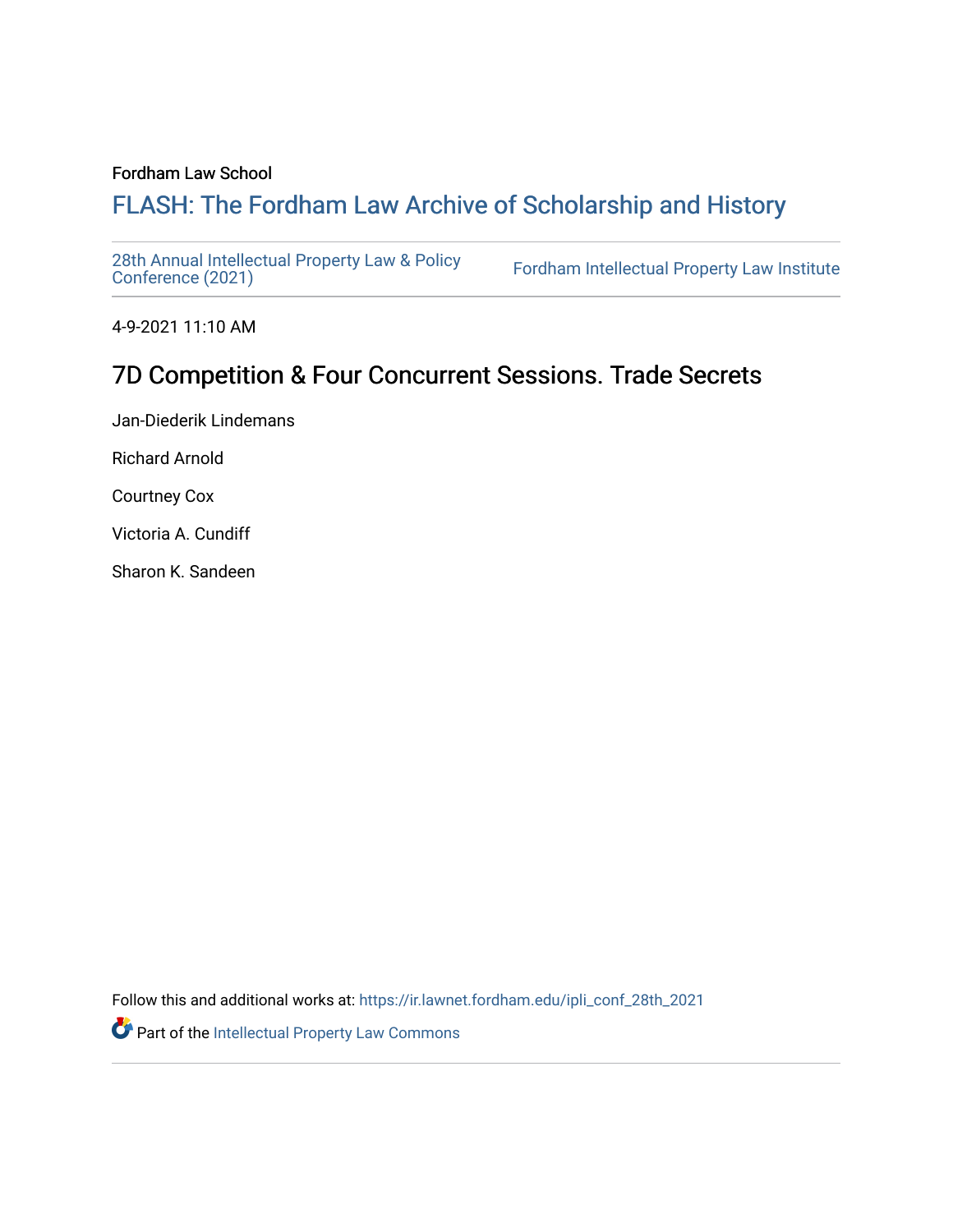#### **Emily C. & John E. Hansen Intellectual Property Institute**

### **TWENTY-EIGHTH ANNUAL CONFERENCE INTERNATIONAL INTELLECTUAL PROPERTY LAW & POLICY**

*Friday, April 9, 2021 – 11:10 a.m.*

# **SESSION 7: COMPETITION & FOUR CONCURRENT SESSIONS**

*7D. Trade Secrets*

*Moderator:* **Jan-Diederik Lindemans** *Crowell & Moring LLP, Brussels*

*Speakers***:**

#### **Richard Arnold**

*UK Court of Appeal, London Trade Secrets and Conflicts of Laws under the Trade Secrets Directive*

> **Courtney Cox** *Fordham University School of Law, New York Deceptive Precautions*

> > *Panelists***: Victoria A. Cundiff** *Paul Hastings, LLP, New York*

**Sharon K. Sandeen** *Mitchell Hamline School of Law, Saint Paul*

\* \* \*

JAN-DIEDERIK LINDEMANS: Welcome everyone, on my behalf, to the trade secrets session of this year's conference. My name is Jan but if you want to make it very complicated, you can call me Jan-Diederik, and if you want to make it very simple, you can just refer to me as JD. Besides being an IP and trade secrets litigator at Crowell & Moring in Brussels, I will also be your host for today's session as well as the moderator of our very esteemed speakers and panelists that we have here with us today.

Unfortunately, I have failed to figure out in time what the exact order is in which I need to present my panel to comply with international protocol and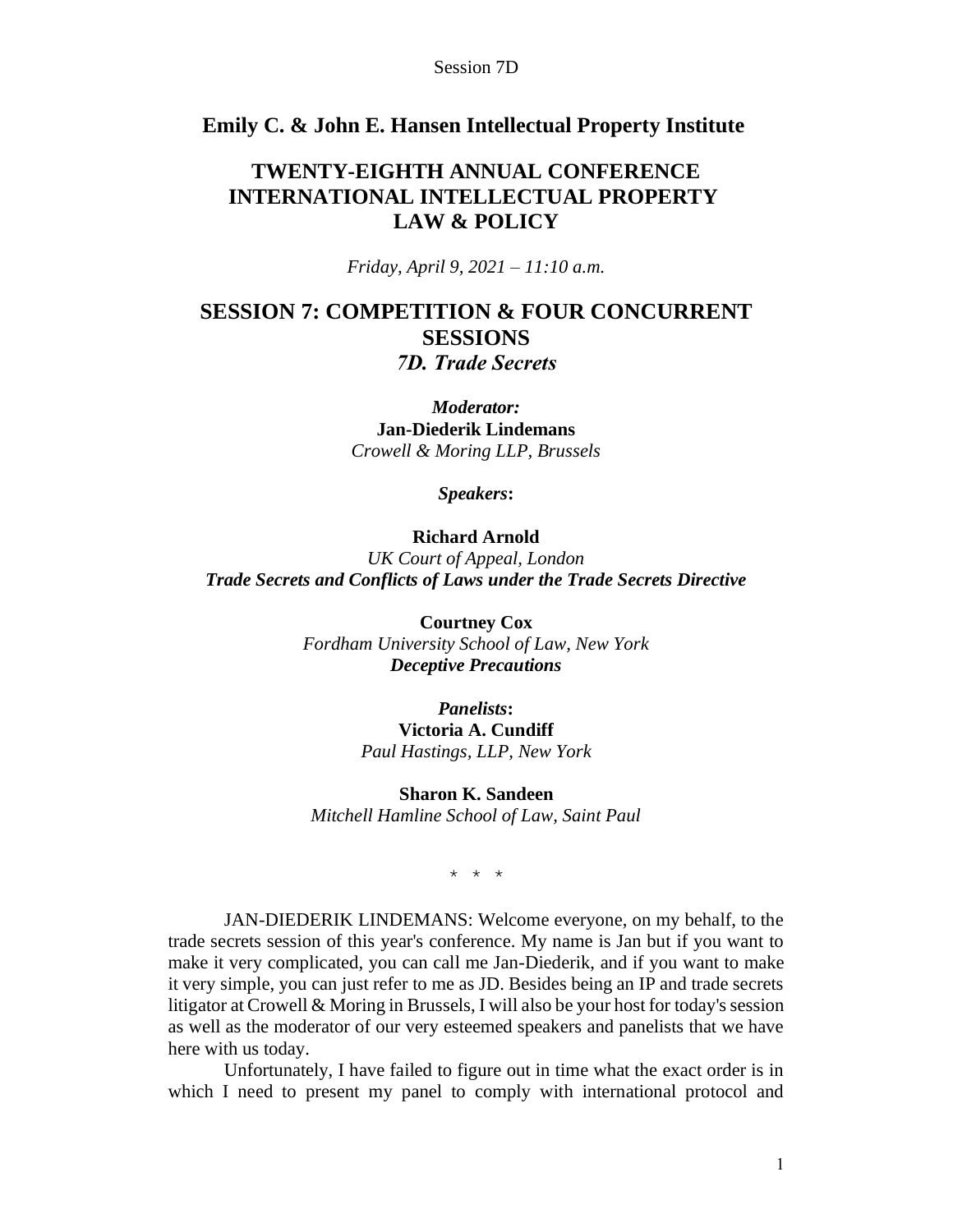etiquette, so I won't complicate things and just go as they are mentioned on the program.

First, we'll have the pleasure of listening to Lord Justice Richard Arnold, who has been the IP judge in the UK Court of Appeal for about a year-and-a-half if my information is correct. Prior to that, Lord Justice Arnold was, among many other things, the judge in charge of the Patents Court. Lord Justice Arnold's talk is based on a ruling that was handed down quite recently in the UK, in the case, Celgard v. Shenzhen Senior Technology Material. That would be the UK decision. For the people that are unaware, there's also a US chapter that I assume will be discussed by some of our other panelists. In the UK decision, the courts took an interesting approach on the choice of law in trade secret proceedings under the Trade Secrets Directive.

Next, we'll have Courtney Cox, who is an associate professor at — and I've seen that Hugh is here so — she's an associate professor at "the best law school in the world." Her research focuses on the intersection between IP and philosophy, and in the past years, in particular, she has focused on the use of misrepresentations to mitigate trade secrets laws. At the risk of over-simplifying the topic that she will be discussing today, she will actually be addressing something that my children do all the time, and that is lying as a reasonable measure to keep something secret.

The audience today, as explained, should not hesitate to use the Q&A section or to raise their hands in true Fordham style to interact with the panel. I'm also hoping that our other panelists will be frank and share their views about what will be discussed. If I take into account the warming-up exercise that we've been doing the past couple of days via email, then I'm convinced that this will be the case.

Those of you that have attended the Trade Secrets session in prior years will know Victoria Cundiff very well. She's a well-informed, well-versed litigator who heads the trade secrets practice over at Paul Hastings. I was about to say "Here in New York," but obviously, she might be in New York, but I'm stuck behind my computer in Brussels.

Last but not least, it is a pleasure to introduce Professor Sharon Sandeen. She's the director of the IP Institute at the Mitchell Hamline School of Law in Minnesota, who also, not so accidentally, actually happens to be an international authority on trade secrets.

I believe with that, my five minutes that I have are used up and I would like to invite Lord Justice Arnold to take the virtual floor.

RICHARD ARNOLD: Good morning everybody, or good afternoon depending on where you are. As Jan said, I'm talking about this case, *Celgard LLC*  v Shenzhen Senior Technology Material Co Ltd [2020] EWCA Civ 1293.<sup>1</sup> Just a quick skim through the facts. Celgard, incorporated in Delaware and based in North Carolina, manufactured dry batteries separators used in lithium-ion batteries for use in electric vehicles. They had an employee called Dr. Zhang from 2005 to 2016, who was said to have had access to a large body of trade secrets concerning these separators.

<sup>&</sup>lt;sup>1</sup> Shenzen Senior Technology Material Co Ltd v Celgard LLC [2020] EWCA (Civ) 1293 (Eng.).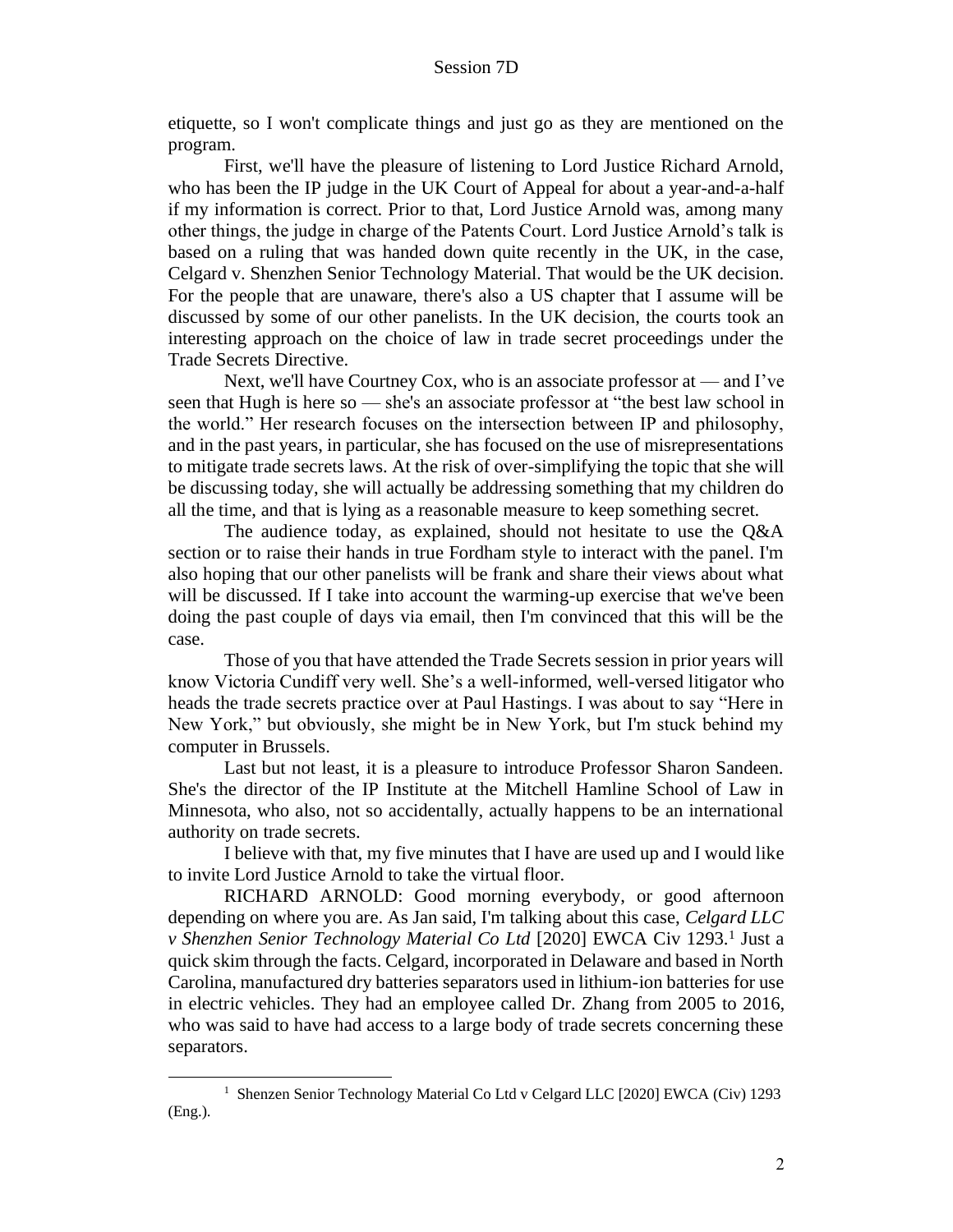They had a competitor called Senior located in China, in the separator market. When Dr. Zhang left Celgard, he told them that he was going to work for GE in California in a completely different field, but in fact, he went to join Senior in China in 2017 and worked under a false name. Interestingly, that was common ground. What was not common ground was that, according to Celgard, when they found this out and asked him what he was doing, he told them that he was working on different technology, and that was untrue.

At the point where the litigation started, Celgard thought it was on the point of concluding a contract with a UK manufacturer of batteries, and it discovered that the UK customer might be starting to evaluate the suitability of separator film manufactured by Senior. They therefore issued a claim for misuse of trade secrets in England.

They applied for two things, firstly, permission to serve the claim form on Senior outside the jurisdiction, because of course, Senior is in China, and they therefore needed the permission of the court to do that. Secondly, they asked for an interim injunction, a temporary injunction, to restrain Senior from importing the battery separator film in question that they were offering to the UK customer into the UK or marketing it here.

Pending an effective hearing of the applications, they obtained a temporary order. There was an interesting aspect of the litigation there, because there was some misleading correspondence about the shipment from Senior. It subsequently transpired that the film had already been delivered to the UK customer before the order was granted and therefore it wouldn't have been subject to the order, but happily, the UK customer agreed to deliver it into the custody of Celgard's lawyers, so no harm was done.

Now the principal claim that was advanced by Celgard in this case was that Senior was liable for importing into and marketing, or threatening to market, in the UK battery separators whose design, characteristics, functioning and/or production processes benefited significantly from Celgard's trade secrets, which Senior had unlawfully acquired and used.

The judge at first instance granted Celgard permission to serve out of the jurisdiction and he granted an interim injunction. There was then an appeal to the Court of Appeal. One of the key points on appeal was that Senior argued that the judge was wrong to conclude that the applicable law was English law, and he should have held that the applicable law was Chinese law. The Court of Appeal dismissed the appeal, holding that it was probable that the applicable law was English law.

Now, we need to look at two European pieces of legislation here. First of all, the relatively new Trade Secrets Directive.<sup>2</sup> This contains various definitions in Article  $2<sup>3</sup>$  one of which is this definition of infringing goods on the slide. It means "goods, the design, characteristics, functioning, production process, or marketing of which significantly benefits from trade secrets unlawfully acquired, used, or disclosed." Note that word, "unlawfully".

<sup>2</sup> Directive 2016/943, 2016 O.J. (L 157) 1 (EC).

<sup>3</sup> Directive 2016/943, art. 2, 2016 O.J. (L 157) 1 (EC).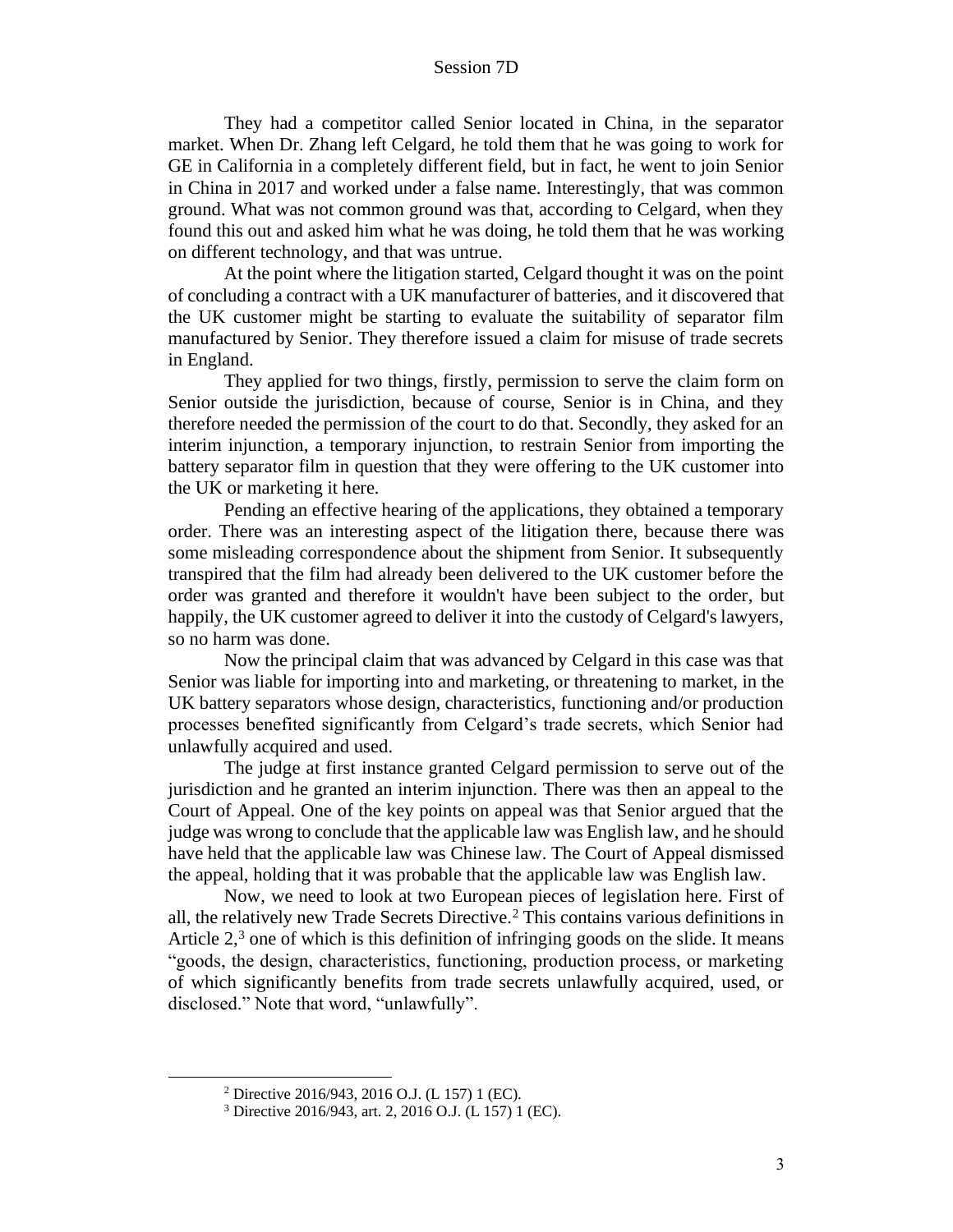Then in Article  $4<sup>4</sup>$  we've got various substantive provisions of which the key ones for present purposes are paragraphs three and five. Three says that the use of a trade secret shall be considered unlawful where the person in question has acquired the trade secret unlawfully. Again, note that word, "unlawfully."

Then paragraph five says that the production offering or placing on the market of infringing goods or the importation, export, or storage of infringing goods for those purposes shall also be considered an unlawful use of a trade secret where the person carrying out such activities knew or ought, under the circumstances, to have known that the trade secret was used unlawfully within the meaning of paragraph three. This is a really interesting provision because it's an intellectual property-type provision in a trade secrets law.

The other piece of legislation we need to look at is the EU legislation which regulates conflicts of laws, and this is the Rome II Regulation.<sup>5</sup> We start with Article 6<sup>6</sup> that tells us that the law applicable to an act of unfair competition shall be the law of the country where the competitive relations are likely to be affected. Trade secret misuse is an act of unfair competition, so we're within Article 6, but then paragraph two of Article 6 says that where it affects exclusively the interest of a specific competitor, then you apply Article  $4<sup>7</sup>$  and we're in that scenario. Article 4, paragraph one says that the law applicable to a non-contractual obligation arising out of a tort shall be the country in which the damage occurs.

Those are the two pieces of legislation we have to apply to this situation when answering the question, "What is the applicable law?"

Celgard's case was to say that Article 4 (1) of Rome II led to English law being the applicable law because the direct damage caused by the wrongdoing it complained of had occurred and would, if not restrained, continue to occur in the UK, that being the country into which the infringing goods, namely the shipment to the UK customer and any future shipments of the same separator, had been and would be imported, causing damage to Celgard's market here in the UK.

By contrast, Senior said that Chinese law applied because confidential information, and trade secrets are a species of confidential information, was intangible property, and damage to intangible property was located at the time and place it became irreversible. One of the arguments they put forward in favor of that analysis is that it gives you a single applicable law.

The Court of Appeal rejected Senior's argument for a number of reasons including the following. Firstly, confidential information was not property. Secondly, there was no need to locate the direct damage in a single country because the explanatory memorandum that was promulgated by the Commission when the Trade Secrets Directive was proposed envisaged the distributive application of the laws of each country where direct damage was sustained.

Next, the act of unfair competition was the importation into and marketing in the UK of infringing goods. The fact that they were manufactured in China was immaterial, and Senior's argument would favor the application of laws of countries

<sup>4</sup> Directive 2016/943, art. 4, 2016 O.J. (L 157) 1 (EC).

<sup>5</sup> Commission Regulation 864/2007, 2007 O.J. (L 199) 40.

<sup>6</sup> Commission Regulation 864/2007, art. 6, 2007 O.J. (L 199) 40.

<sup>7</sup> Commission Regulation 864/2007, art. 4, 2007 O.J. (L 199) 40.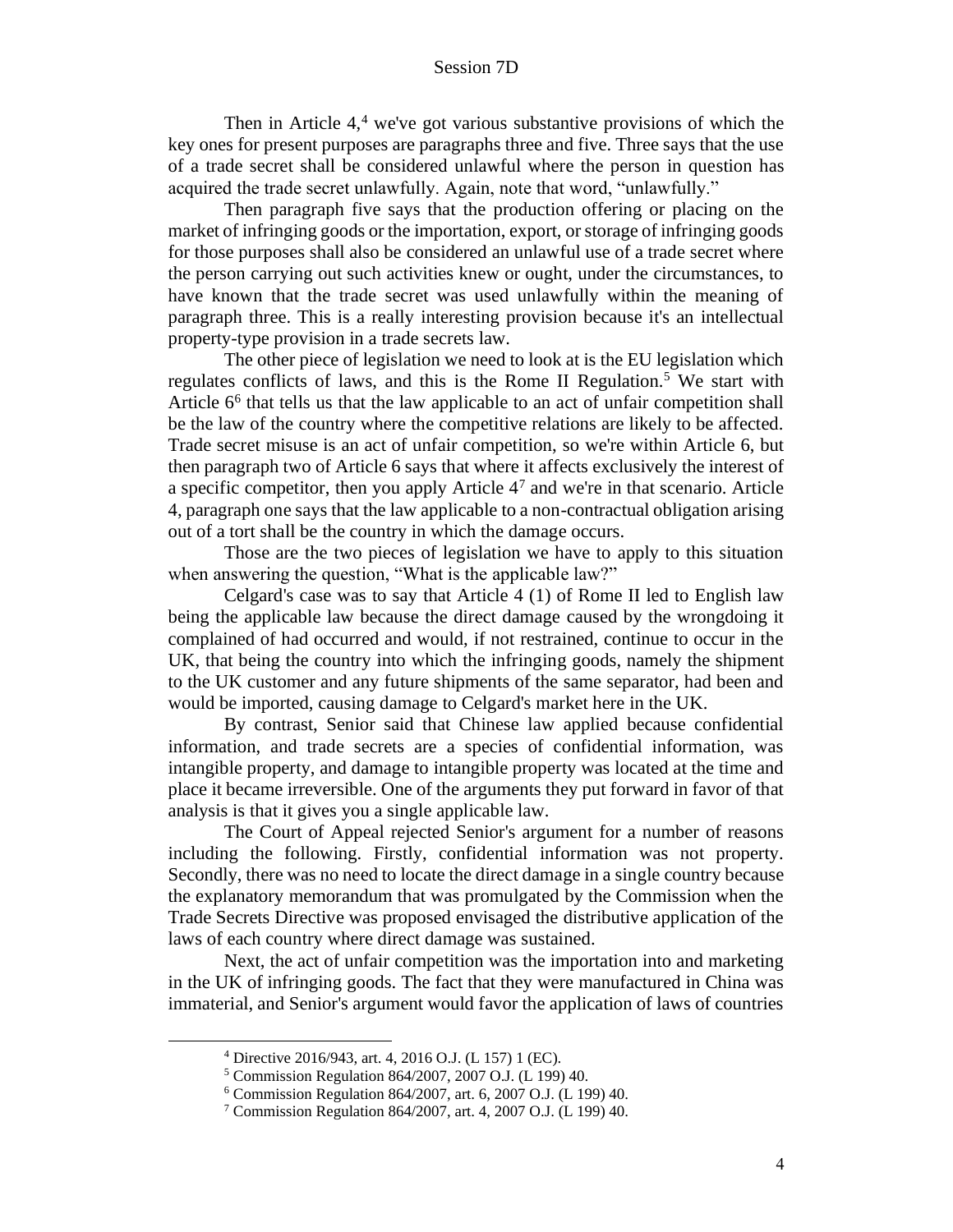with weak trade secrets protection, contrary to the purpose of the Directive. However, the court asked the parties a question, which they hadn't thought about themselves, which is, what about Article 4(5)? What law do we apply under Article 4(5) of the Trade Secrets Directive to determine whether the secret was acquired unlawfully?

When we asked that question, we got quite different answers from the parties. Senior said, "Well, look, it talks about where the trade secret was unlawfully acquired. That must involve application of the law of the place where the trade secret was allegedly acquired, here China, because that's where Dr. Zhang was, and it was therefore an implicit choice of law rule."

Celgard said, "Well, there's two possibilities. Either it must be an autonomous interpretation of the Directive, and that leads to EU law being the relevant law or alternatively, if it's got to be some national law, then you apply the law under Rome II."

The provisional view taken by the court, on which it wasn't necessary to reach a final decision, was that the applicable law was the one indicated by the third of those answers, namely, it's the law you determine applying the Rome II Regulation. In favor of that were really three main reasons. Firstly, there was nothing in the Trade Secrets Directive to indicate it was intended to include a choice of law rule, whereas that was the function of the Regulation.

Secondly, it was doubtful that the applicable law was EU law, because EU law wouldn't really give you a complete answer. You need a national law, and the Directive is full of references to national law. Lastly, it was doubtful that it was consistent with the objectives of the Directive to apply the law of the country of acquisition if that was different to the law determined by the Rome II regulation.

That's a whistle-stop tour through that decision. I hope to take some questions.

JAN-DIEDERIK LINDEMANS: Thank you, Lord Justice. I see that in the Q&A there's no questions, so let me make a small observation as an introduction to maybe some feedback that we might get from our panelists.

In the 'confidentiality club' that we created these past few days among ourselves, I admitted that I never read Article 4(5) of the Directive in relation to the choice of law discussion. For me, it was always a provision that the European lawmakers included to give some extra punching power to the trade secrets holder, to which then Professor Sandeen candidly replied that she actually saw the exact same provision as the cradle of what, according to her, was "a new wrong" in European trade secret matters. I found that very interesting and I thought if she maybe could share that view of hers with the public, which might then trigger some questions.

SHARON SANDEEN: Thank you very much. It was noticeable to me that it's a new wrong because historically, looking at trade secret law through the lens of US law, which of course has since been used as the driver of international harmonization efforts, what we've traditionally thought about as wrongs under trade secret law are wrongful acquisition, wrongful disclosure and wrongful use. What you have now is a list of other things that could be wrongful under Article 4(5) of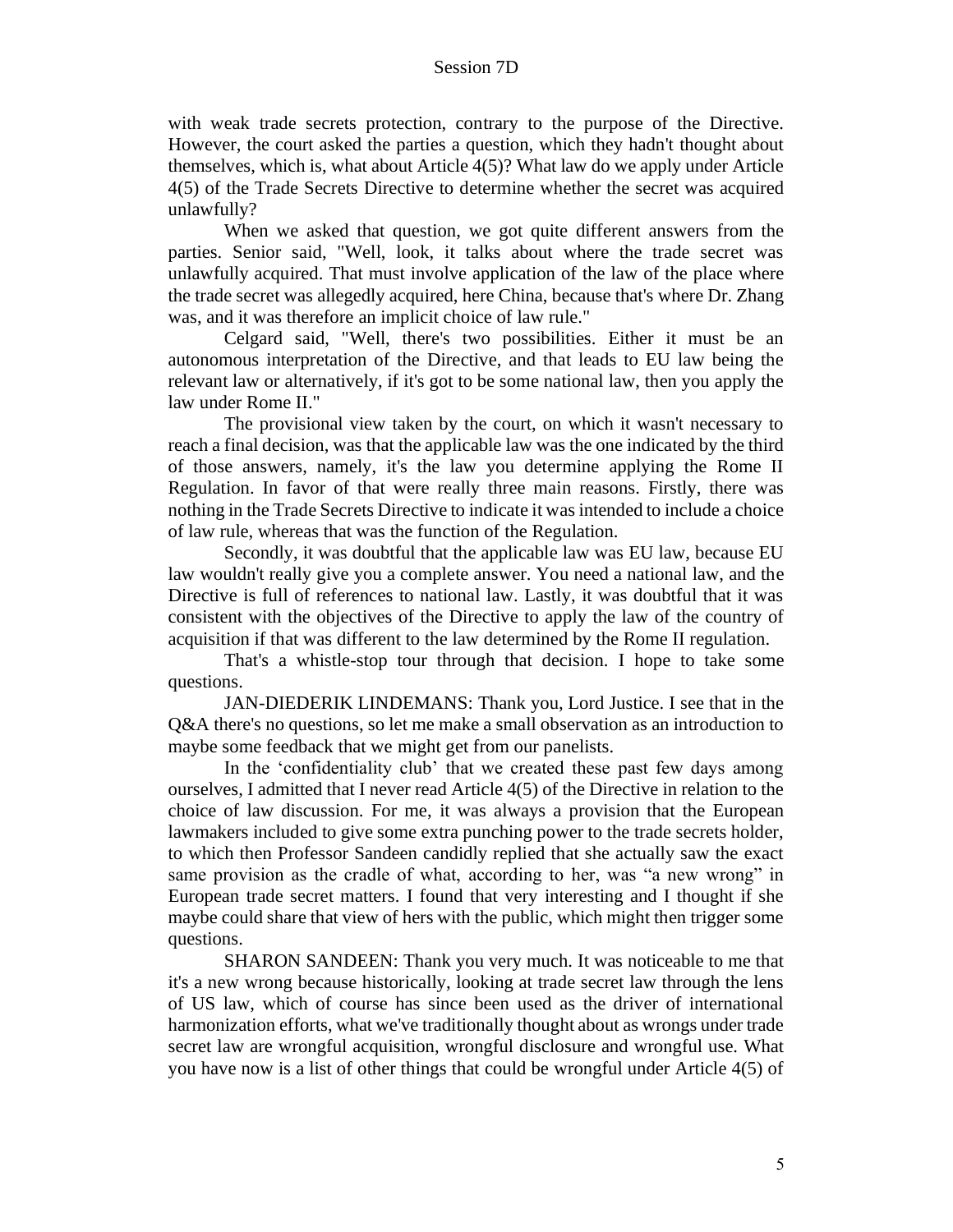the Trade Secrets Directive, including wrongful production, offering for sale, placing for sale, importation, exportation, and storage.

When you read Article 4(5), I think one of the big questions is: "What is the requisite state of mind of the defendant when they're engaging in any of those behaviors?" It seems to point back to the other provisions of that particular article, particularly I think Article 4(4). We have to consider what the defendant needed to know and when they needed to know it.

I think that's a problematic issue, not just in interpreting that provision, but also from a policy point of view because what I'm concerned about is shopkeepers, as I called them in our exchange, becoming liable for trade secret misappropriation just because they get a cease-and-desist letter, even though they weren't actually involved in any act of what we would consider trade secret misappropriation.

JAN-DIEDERIK LINDEMANS: Thank you, professor. You will understand that even though I work for an American law firm, when I heard your concerns, you actually, in my view, had a quite conservative view of what the extraterritorial application of US laws should be or the international jurisdiction of US courts. I understood from Vicky that the answer is more nuanced than my view. Maybe, as you enlightened me, Vicky, you could also explain a little bit to our public what your more nuanced opinion is there.

VICTORIA CUNDIFF: Sure, thank you. I think this whole dispute does underscore the importance that trade secret owners who face misappropriation in international markets may need to be pursuing lawsuits in multiple jurisdictions. What is quite interesting is that the same parties plus some additional ones have been involved in two lawsuits in the United States relating to essentially the same facts as Justice Arnold noted in his presentation.

Celgard is based in North Carolina and at least part of their argument was that the lead individual defendant had acquired trade secrets in North Carolina, which he then dispersed allegedly through subterfuge back to China where they were used to produce goods that were exported throughout the world.

In the United States, there would be a couple of routes to potentially remedy the wrongdoing. One is under the Defend Trade Secrets  $Act<sub>1</sub><sup>8</sup>$  which does provide the possibility of substantive claims in the United States under the US law for acts of misappropriation that took place primarily abroad, so long as acts in furtherance took place within the United States. However, there is still a need to secure jurisdiction over all of the defendants.

In the California case, some of the goods had made their way to shopkeepers, as Sharon would refer to them, and the pleadings were rejected. The case was dismissed because, at least as to the shopkeepers, there were no plausible allegations that they knew or should've known of some misappropriation, or that the corporate defendant had in fact directed that those goods go to particular sellers in California.

I think I would disagree actually with Professor Sandeen's observation that Section 4(5) is a new wrong, and we can discuss that in due course. But under US law, one possibility would be the assertion of an [inaudible] trade commission, which is an *in rem* claim against the importation of goods into the United States

<sup>8</sup> Defend Trade Secrets Act, 18 U.S.C. § 1836 (2016).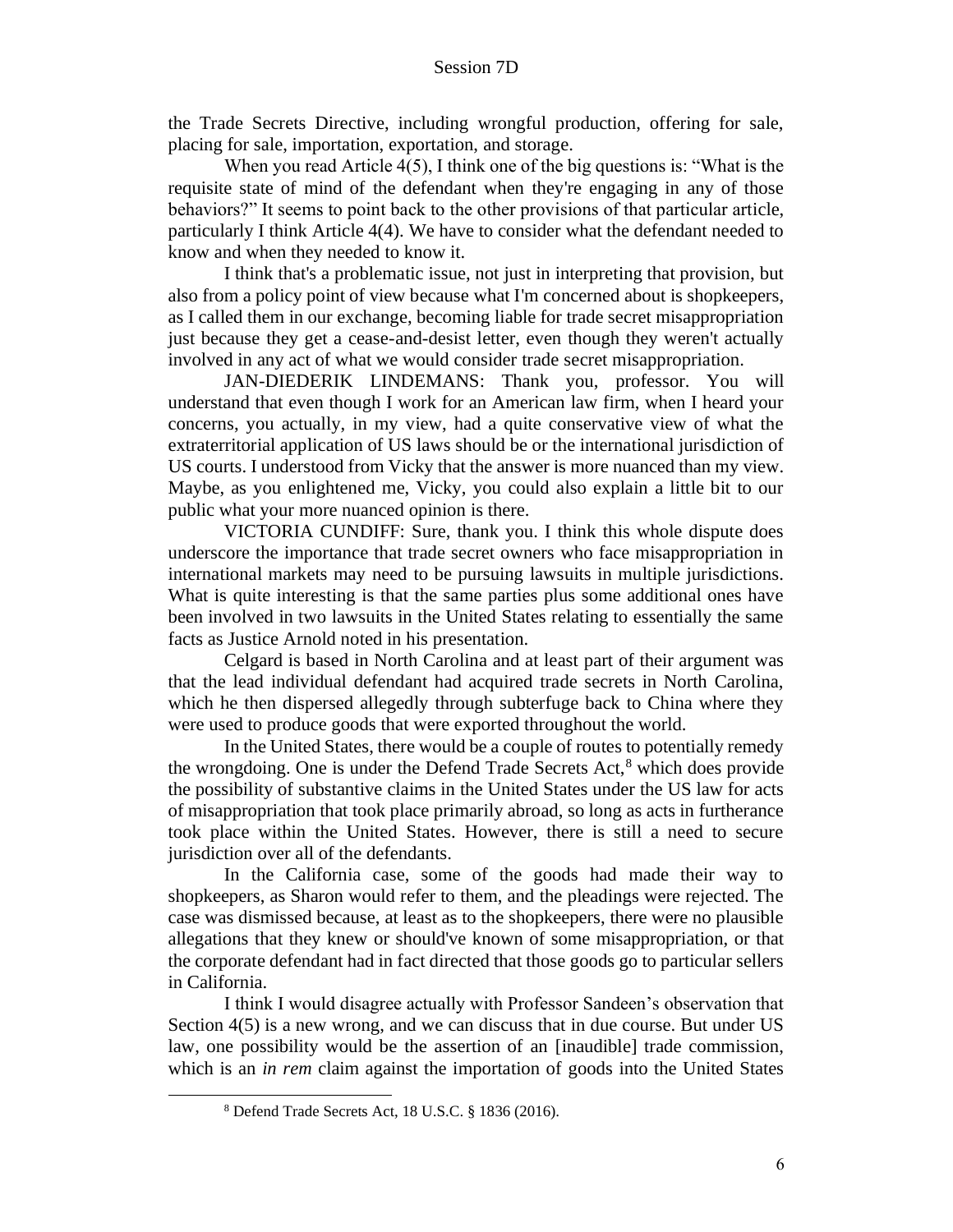made through acts of misappropriation that, under US law, would be found violative of US law.

In fact, even if US law may conflict with, for example, the law of China, an importation order can be entered in the US. The problem is that because of the labor intensity of bringing such proceedings, only about ten of them that deal solely with trade secrets have been brought each year in recent years. They can be extraordinarily powerful remedies, however.

JAN-DIEDERIK LINDEMANS: The basic understanding is that you can also combine them with patent claims, if need be, to make them more efficient?

VICTORIA CUNDIFF: Yes. Courtney's back, so Courtney.

COURTNEY COX: I'm so thrilled to be here. For this project, or part of it, one of the early hooks that I found for a suspicion that I had was actually in one of Vicky's papers. It's a niche issue, but it's growing.

There's lots of case law about the use of lies by trade secret defendants. We saw some of that in Lord Justice Arnold's talk about defendants who misrepresented who they are at some point in the process and used that kind of subterfuge in order to gain access to trade secrets. There's been a lot of really interesting philosophical work lately on lying, on the wrongs that are associated with lying, and also on conceptual questions about what lies are.

Some of that got me thinking, "Well, gee, as Jan-Diederik, suggested, what about using a lie to protect information that you don't want to share?" Maybe it's your kids who are lying to each other or an overly inquisitive mother-in-law. When you're asked directly, what can you do about protecting it?

Within trade secrets law, there's this reasonable precaution requirement under American law. It appears in the UTSA, $9$  and it appears in the DTSA as part of the definition for what it is to be a trade secret. The requirement is simply that a trade secret owner have taken reasonable precautions in order to protect their trade secret. For those who are out there who are litigators, it's a case-by-case, factspecific kind of inquiry.

Sometimes it involves cost-benefit analysis. It's rarely decided as a matter of law except for certain kinds of precautions that have become really standard like nondisclosure agreements. Now with everything moving online or technical, passwords are another thing that we're seeing in the case law where you'll be found to have failed to satisfy that requirement if you didn't at least take those basic precautions.

Usually, it's more about a suite of precautions, so the nondisclosure agreements plus certain kinds of access controls, both physical and technological. To a certain extent, certain kinds of notice that you might provide to employees or collaborators, that "ubiquitous, confidential, or proprietary information" that we see stamped on a lot of things.

There's some theoretical disagreement among scholars about exactly what role this is supposed to play, but certainly, it serves many useful functions. It's evidence that the information was treated as a secret, that it was taken by improper means, and that it had some value because effort was taken and maybe some evidence of what exactly that value was as a function of the security precautions.

<sup>9</sup> Unif. Trade Secrets Act. 14 U.L.A. 433 (1985).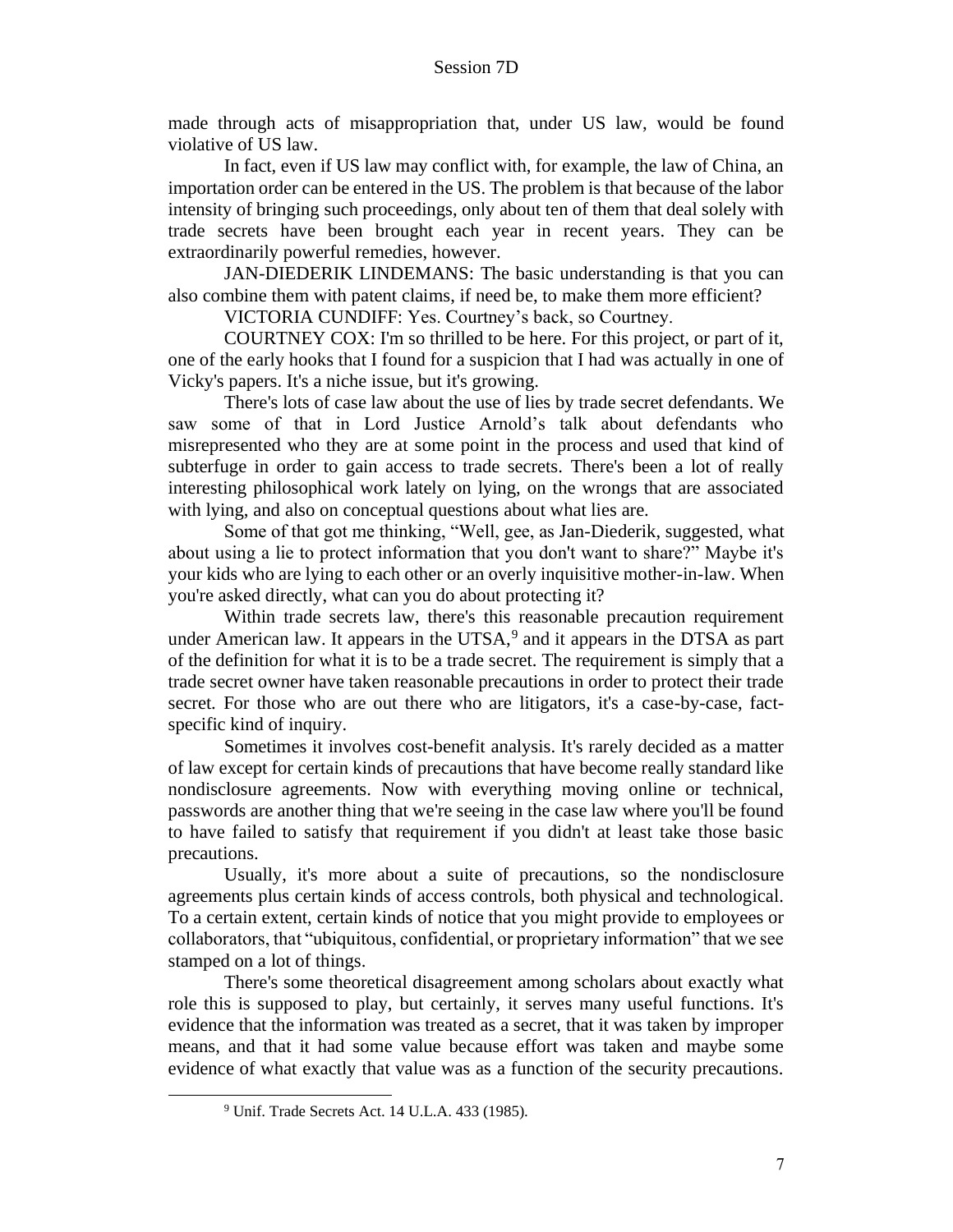Recent scholarship has really been focusing on the notice function of it, in so far as we're thinking of trade secrets as a proprietary interest.

My work began by asking, "Well, what about a lie?" When I started asking people about it, it's interesting, you've got polarized reactions. But one of the dominant ones was, "Oh, that's fraud. You obviously can't lie in order to protect your proprietary information." I thought, "No, no, no. Of course, a court's not going to call it that. They're going to use a different term."

When you start thinking about it that way, the examples pop up. Deception has a long history in IP both in this country and elsewhere: the use of mountweazels and data sets, fake data in a data set in order to catch somebody that has copied your data set, fake doors, code names for projects, and canary traps of a more traditional kind. Those have been increasingly used in cyberspace.

If I could show you my slide, I could show you some of the great headlines in advertising, because not only is this gaining traction, but actually, it's being rebranded as deception technology. There was a headline in an industry mag back in September, "MITRE Shield Shows Why Deception Is the Next Big Thing in Security." Some of the cybersecurity companies that are building some of this deception technology — a company called "Illusive" boats of over 75 deceptive techniques that you can use to identify both internal and external would-bemisappropriators on your network in order to catch them and watch them. You fill out the form and learn more about how deception can help you protect your company's information.

Most of this is using different kinds of honeypots, so a decoy computer network or a network system designed to attract hackers that's isolated from the main system. Some of the more sophisticated kinds of laying traps throughout the actual internal system, this is what Illusive and MITRE and other companies in this space at least represent that they're doing, by leaving fake trails of information. The passwords that might be inadvertently saved by your web browser, they plant fake passwords.

This is all very interesting but what does it have to do with lawyers? Well, it's starting to appear in case law. We're starting to have some early harbinger cases here in the US. One big one — all right, it's not so big — is SolarCity v. Pure Solar Company.<sup>10</sup> It was in the US District Court for the Central District of California. There, you see it talks a little bit in the denial of the motion to dismiss, but if you dig into the pleadings, what happened to SolarCity was they had an internal employee that they believed was selling customer information to a competitor. In the process of investigating this, they built a honeypot, they built a decoy system.

When the internal employee was trying to take the information, the system would give them a decoy phone number. He was then passing along these decoy phone numbers to Pure Solar. Pure Solar representatives were making calls to these customers on the decoy phone lines, and there was a setup receiving line to receive these calls and then basically pretend to be these customers so they could pump out as much information about who Pure Solar was and try to figure out exactly why they were getting these phone calls.

<sup>10</sup> SolarCity Corporation v. Pure Solar Co., No. CV 16-01814-BRO (DTBx), 2016 WL 11019989 (C.D. Dec. 27, 2016).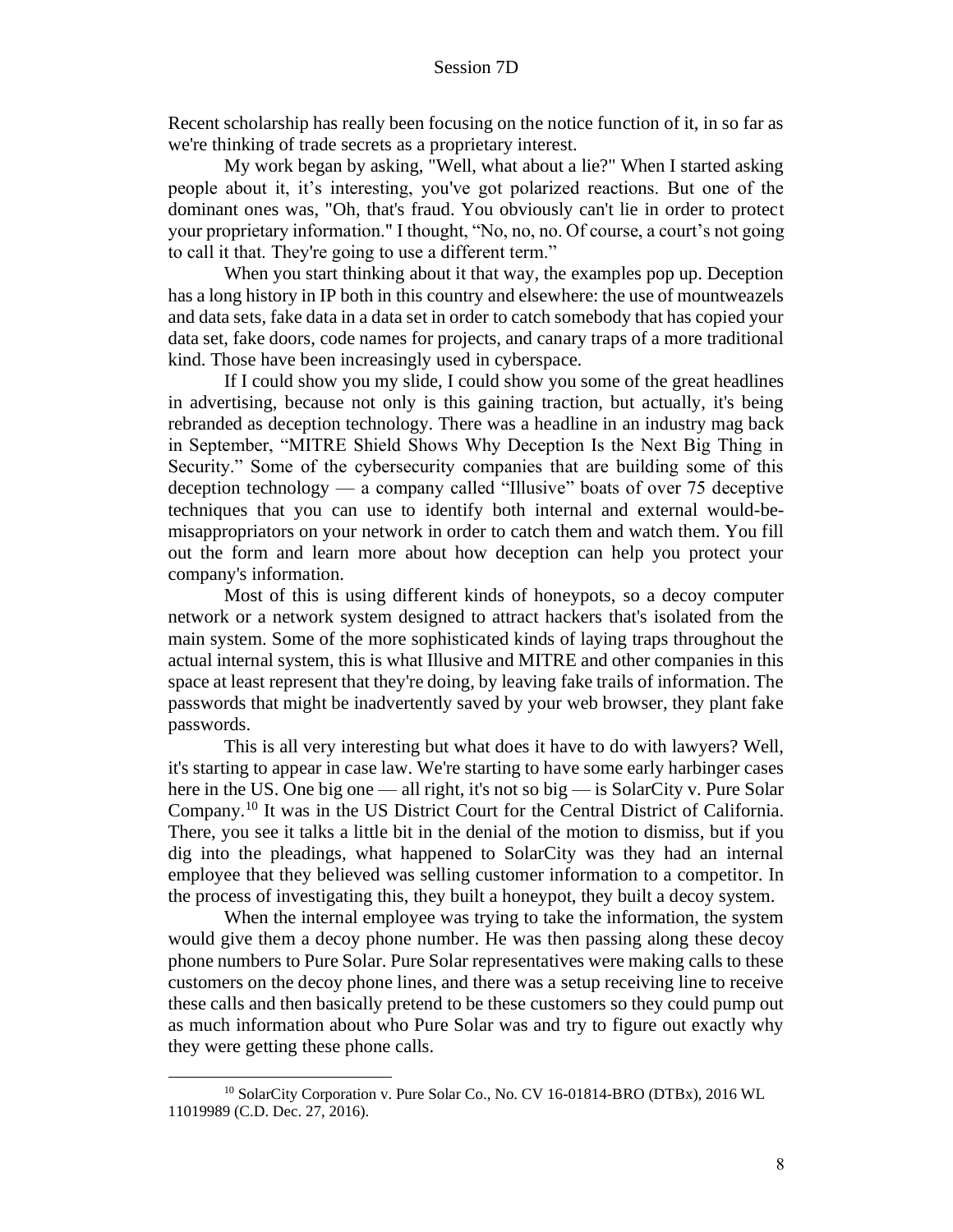In the pleadings, the company explained this use of the decoy phone numbers and then in the causes of action under the DTSA and UTSA identify the development of the system as satisfying the reasonable precaution requirement under both the California UTSA and the Defend Trade Secrets Act. Then the court in ruling on the motion to dismiss — the satisfaction of the RPR $^{11}$  wasn't really challenged — the court accepted it and the parties seemed to both accept that some of these measures were obviously sufficient, but the court did find it quite useful evidentiary.

In some of the same functions that I talked about the RPR just a second ago, it found that they established misappropriation during the requisite time for application of the DTSA, so the honeypot was really useful for establishing that timeline. They also found it as establishing loss, as establishing the cost of creating this honeypot as establishing a measure of the value of the trade secrets that were taken, not just for the trade secret causes of action, but also for the application of the CFAA,<sup>12</sup> which has a minimum amount in controversy of \$5,000 in the court.

This is limited, this is an early case. I anticipate, although I'd be interested in hearing what my fellow panelists have to say, that this may be an increasing phenomenon. It doesn't particularly serve the notice function of the reasonable precaution requirement as we were discussing by email, and I'd love to get into that a little more. But it does seem to serve all of these other evidentiary purposes of the reasonable precaution requirement as well as other elements for related causes of action that might arise in these cases. I'll leave it there. I see the time that has gone, and we can discuss some of the other implications in the conversation.

JAN-DIEDERIK LINDEMANS: Thank you, Courtney, also for respecting the time. That actually was not just an original talk, but also quite inspirational for me as a litigator to go into some of those techniques. While you were talking, I saw that Professor Sandeen was nodding a lot, and I don't know whether that was because she wanted to say something or react to something that you said or whatever she was preparing to rebut to something that Victoria said earlier. I'll leave it up to her to surprise us with what she would like to say.

SHARON SANDEEN: Yes. First of all, let me thank Courtney for her paper and her presentation. I think I can speak for Vicky too to say that as people who've been engaging in trade secret scholarship for decades now, we are very excited to see a lot of newer scholars enter the field with such interesting, new ideas. My response, however, would be this: It's not so much about trade secrets, per se, but it's about how companies and information technology people and information security people look at information differently from how lawyers look at it. This is exactly why lawyers need to be involved in advising companies about information security.

What happens in information security is the focus is on actual security, absolute security. This is what would be the ideal for anybody trying to protect information held by a company, whether it's a trade secret or not. Then the next

<sup>&</sup>lt;sup>11</sup> Reasonable precaution requirement.

<sup>&</sup>lt;sup>12</sup> Computer Fraud and Abuse Act, 18 U.S.C. § 1030 (1986).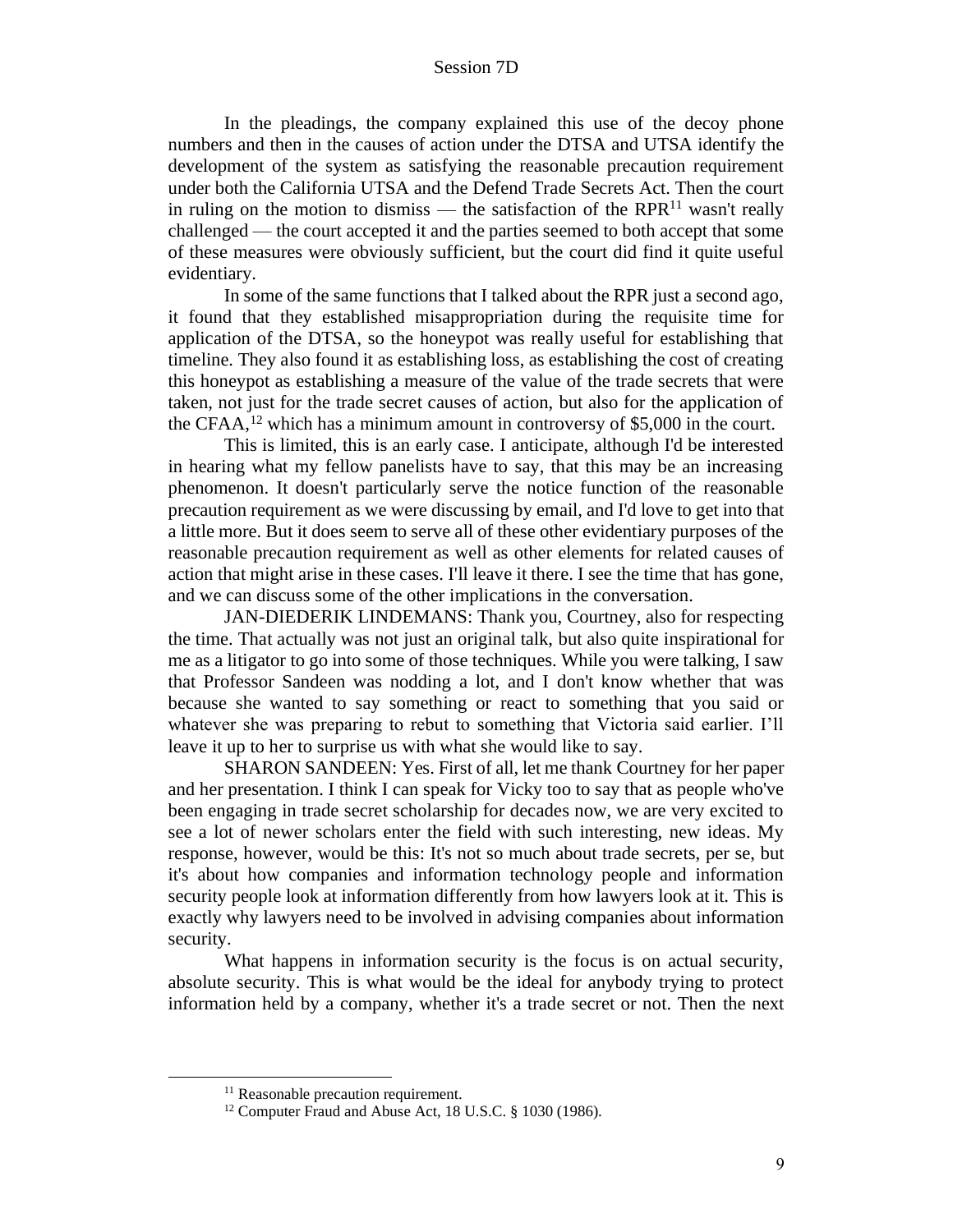focus is on having reasonable security to meet  $GDPR<sup>13</sup>$  requirements and similar laws on a privacy front. But these efforts may not suffice for trade secret misappropriation purposes for the reasons you indicate, Courtney, because there is this very important notice function of the reasonable efforts requirement.

The way I like to describe it is: imagine if you take the three requirements of trade secrecy that exist in the US, and now in the EU and that aren't set forth in the TRIPS agreement,<sup>14</sup> and you ask your question, "Okay, the information has to be secret, not generally known or readily ascertainable. It has to have commercial value because it is secret. And then there's this third requirement of reasonable effort. If the information is already secret and already has value, why do we have a third requirement?"

I think the most powerful argument is because the efforts have to put on notice the person and companies that you want to be under an obligation to maintain the secrecy and confidentiality of that information. I will add that that's particularly important in the United States, and in other countries that are under pressure from the United States, notably, for instance, Canada, who just changed their laws, where there's an imposition of criminal responsibility for trade secret misappropriation.

I for one do not want a law where I can go to prison, federal prison, and never be told what it is that I'm supposed to keep confidential and secret. That's why I tend to highlight that particular requirement at least when it comes to trade secrecy. Thank you.

VICTORIA CUNDIFF: I would make a couple of observations including one literal observation, which is that my apartment is right across from Fordham Law School. I am seeing the beautiful magnolia tree and full bloom that we have often gathered under in the past and hope to in the future. This discussion is provocative, and I think that we might profitably divide it into two parts. One is, as Sharon notes, the actual desire to protect the trade secrets, that's the "lock" aspect. If you lock it up, people aren't going to be acquiring it.

It sounds like some of the procedures that were utilized in the SolarCity case that you described were directed to that end about, "We know somebody is trying to ex-filtrate our trade secrets, let's make sure that he's not able to do it." But to prove misappropriation, as Sharon notes, you must present that the person knew or should have known that the information was intended to be kept secret.

I think the notice function, I'm not familiar with the full details of that case, but presumably, the evidence would have shown that the defendant knew that the information was intended to be secret. That's why, in fact, they were trying to acquire it, rather than by searching for it on the internet or by going to the owner of the information. It's almost like a sting operation that was set up because the defendant knew the information was information that he shouldn't be trying to develop. The company was using stealth help to ensure that he didn't.

<sup>&</sup>lt;sup>13</sup> Regulation 2016/679 of the European Parliament and of the Council of 27 April 2016 on the protection of natural persons with regard to the processing of personal data and on the free movement of such data, and repealing Directive 95/46/EC (General Data Protection Regulation), 2016 O.J. (L 119) 1.

<sup>&</sup>lt;sup>14</sup> The Agreement on Trade-Related Aspects of Intellectual Property Rights (TRIPS), Apr. 15, 1994, 1869 U.N.T.S. 300.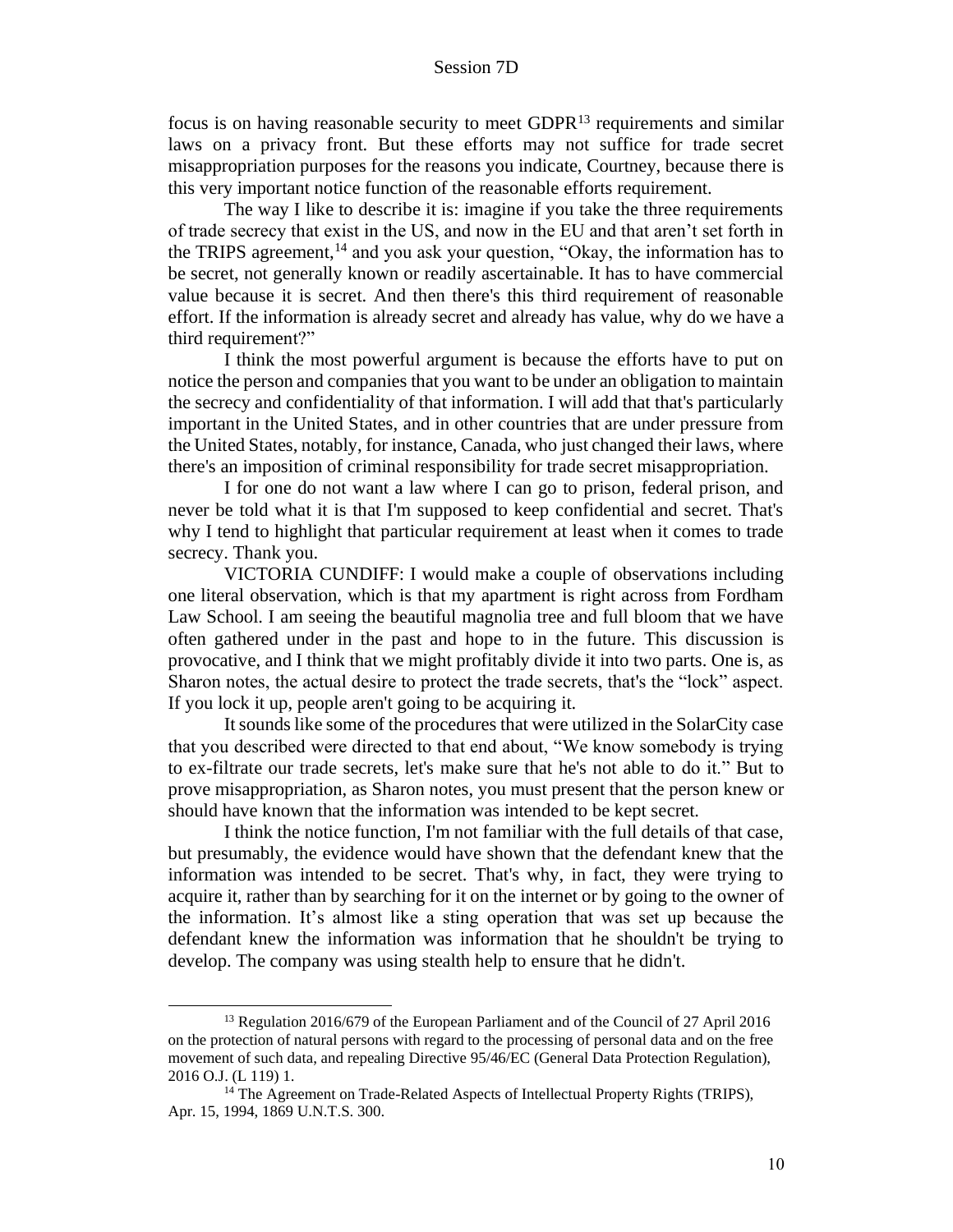We've talked about other situations. It turns out there are apparently multiple scenarios where a company's source code has been somehow stolen and then is being offered on the internet in a very sketchy way that it's like, "Oh, here's the source code to pick your favorite major thing." To try to remedy that problem, sometimes the proprietor of the actual source code may flood the market with other sketchy offers about, "Oh, get your stolen software here." All of the people who are trying to access it think they're getting stolen software, and maybe they are not because it's been able to be camouflaged.

Nonetheless, at the end of the day, to prove the case, the plaintiff will have to show that as to the original misappropriator, that they knew or should have known that the information was secret. A remedial measure of trying to camouflage what has happened may be useful, but it doesn't substitute for establishing liability on the part of the first misappropriator.

RICHARD ARNOLD: I just wanted to add two more dimensions to this discussion because I agree with what Sharon and Victoria have both said. But two distinctions I would introduce at this point are, first of all, when we're talking about reasonable precautions, I completely agree about this having a notice function. Of course, we mustn't forget that, in trade secrets cases, there are typically two scenarios. One is misuse by the employee or the ex-employee. You're trying to give notice to your employees and future ex-employees as to what they must regard as company property, as distinct from their own skill and knowledge, which they can take elsewhere. But then there's the external hackers. Of course, the role of reasonable precautions there is much less about notice in that sense, although it does have some function, it's more about why should the law help those who don't help themselves?

Then the other distinction I'd like to bring into this discussion is between what you're doing to create a protectable trade secret in the first place and then what you're trying to do by way of evidence gathering in circumstances where you suspect there's been misappropriation. It seems to me that a lot of what Courtney's talking about, and I'd be interested in her response, is really about evidence gathering rather than about how you create a protectable trade secret in the first place.

JAN-DIEDERIK LINDEMANS: [unintelligible] something and maybe we can have a conclusive remark. Very often in trade secrets litigation, submitting convincing proof is the biggest issue. When I heard you talking, I felt like there are some interesting ideas there to get access to proof.

COURTNEY COX: Yes, there are a few thoughts. The first is what function might these deceptions provide or serve? I agree with Vicky that one of them is the lock, keeping and identifying intruders and cornering them off into what looks like the system, but isn't actually a system. One of the interesting things about the use of them is they don't only serve the lock function, they also serve a safeguard function, recognizing that you have been breached, recognizing that further measures might need to be taken — this investigative purpose that Lord Justice Arnold is raising.

In the cases at issue here, the notice function is in some ways served by other precautions. I don't know if it makes sense to think of the deception as being,